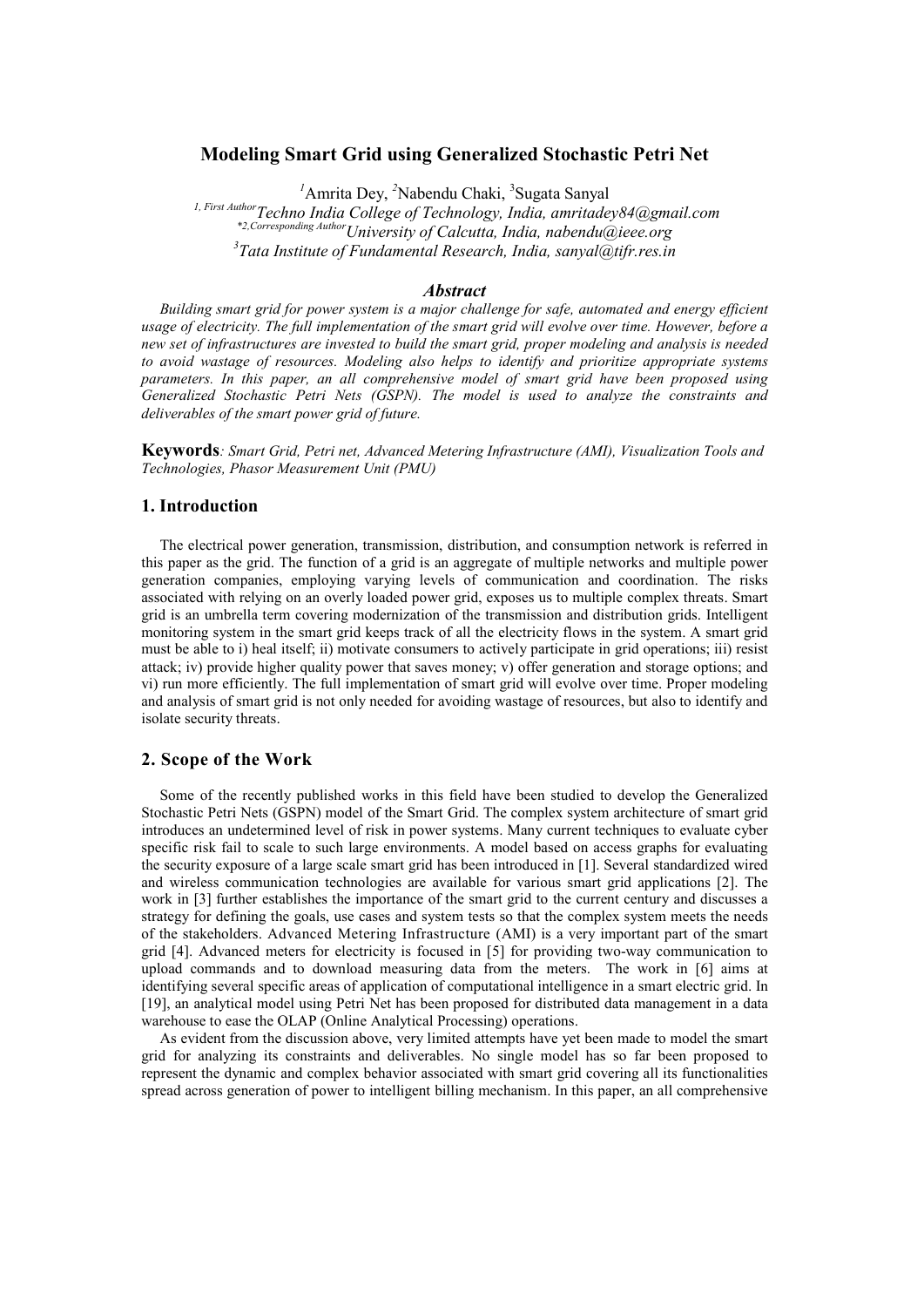model of smart grid has been proposed using Generalized Stochastic Petri Nets (GSPN). The model has been used to analyze the constraints and deliverables of the smart power grid of future.

## **3. Petri Net and its Variants**

Petri nets and its variants, often referred as high level nets, have been used to model and analyze wide range of application area from unmanned aerial vehicle to processor architecture. Multistage Interconnection Network (ICN) has been modeled using another variant of high-level net called S-net [9]. The elementary place time Petri Net (PN) in [12], has been used to analyze performance of the flexible production system. In [10], performance of system is compared on GSPN models by analyzing attack trees. Another extension to the elementary place-transition net is the Colored PN (CPN). A CPN model of an urban traffic network for performance evaluation is presented in [18]. In [11], the interval timed CPN has been defined as a 5-tuple (Σ, P, T, C, F) such that  $\Sigma$  is a finite set of types, also referred to as colors. Multiple colors can be associated with a given type, P is a finite set of places, and T is a finite set of transitions such that P  $\cap$  T =  $\emptyset$ , C is a color function and F is the transition function. PN based software architecture for Unmanned Aerial Vehicle (UAV) simulation has been proposed in [14] where, a CPN based hierarchical architecture for multiple UAVs facilitates rapid prototyping via visual modeling and analysis. In one of the recent works, the Stochastic Petri Nets (SPN) has been used for the analysis of signal transduction pathways for angiogenesis processes [7]. In [17] a PN based pilot behavior model is proposed as part of the knowledge based cockpit assistant system. Petri net based analysis also find connotation in e-commerce workflow access control model [15], and for process discovery that can reproduce the logs under consideration in process mining [8]. Weighted fuzzy petri net has been used in [20] for fault analysis of a Flight Control System.

GSPN provides a graphical representation of a system that can be used for the formal description and stochastic and time dependent analysis of systems [16]. The model of a smart grid should cover the characteristics of a smart grid including self-healing mechanism, accommodating different generation and storage options, supporting the concept of on-site power generation and utilization at the consumer end and use advanced tools and metering infrastructure, etc. in the grid. Besides, the designed model of the smart grid is expected to be bounded, safe and deadlock free for efficient analysis of the system. Keeping all these in mind, GSPN has been selected to model and analyze the smart grid.

#### **4. Modeling Smart Grid using GSPN**

The GSPN model of the smart grid should cover the characteristics of a smart grid including selfhealing mechanism, accommodating different generation and storage options, supporting the concept of on-site power generation and utilization at the consumer end and use advanced tools and metering infrastructure, etc. in the grid. Besides, the designed model of the smart grid is expected to be bounded, safe and deadlock free for efficient analysis of the system.

The smart grid can be thought of as a synchronous series of events starting with smart power generation, transmission, distribution and finally to the smart consumption of the power. The designed smart grid model would be a GSPN having both timed and immediate transitions. The transition delays of the timed transitions are assumed to be random variables with negative exponential distributions. Based on the elementary model of the smart grid, each of the stages from power generation to consumption is expanded to include all the sub-events occurring in that phase.

In this paper, the proposed GSPN model of the smart grid has been simulated using a tool called PIPE2 (Platform Independent Petri Net) [13]. PIPE2, however, is not robust enough to handle a huge number of timed transitions. As the number of timed transitions increases, the number of tangible states also increases. Thus the proposed model must make sure that only a finite number of tangible states are formed for GSPN analysis. At the same time, the inherently complex functionalities of a smart grid mentioned at the beginning of this section should not be left out in the proposed model. A trade off has been done here to keep a balance. As the smart grid is an extremely large electric power infrastructure, it is natural that the model representing the smart grid is pretty complex. Hence, to better understand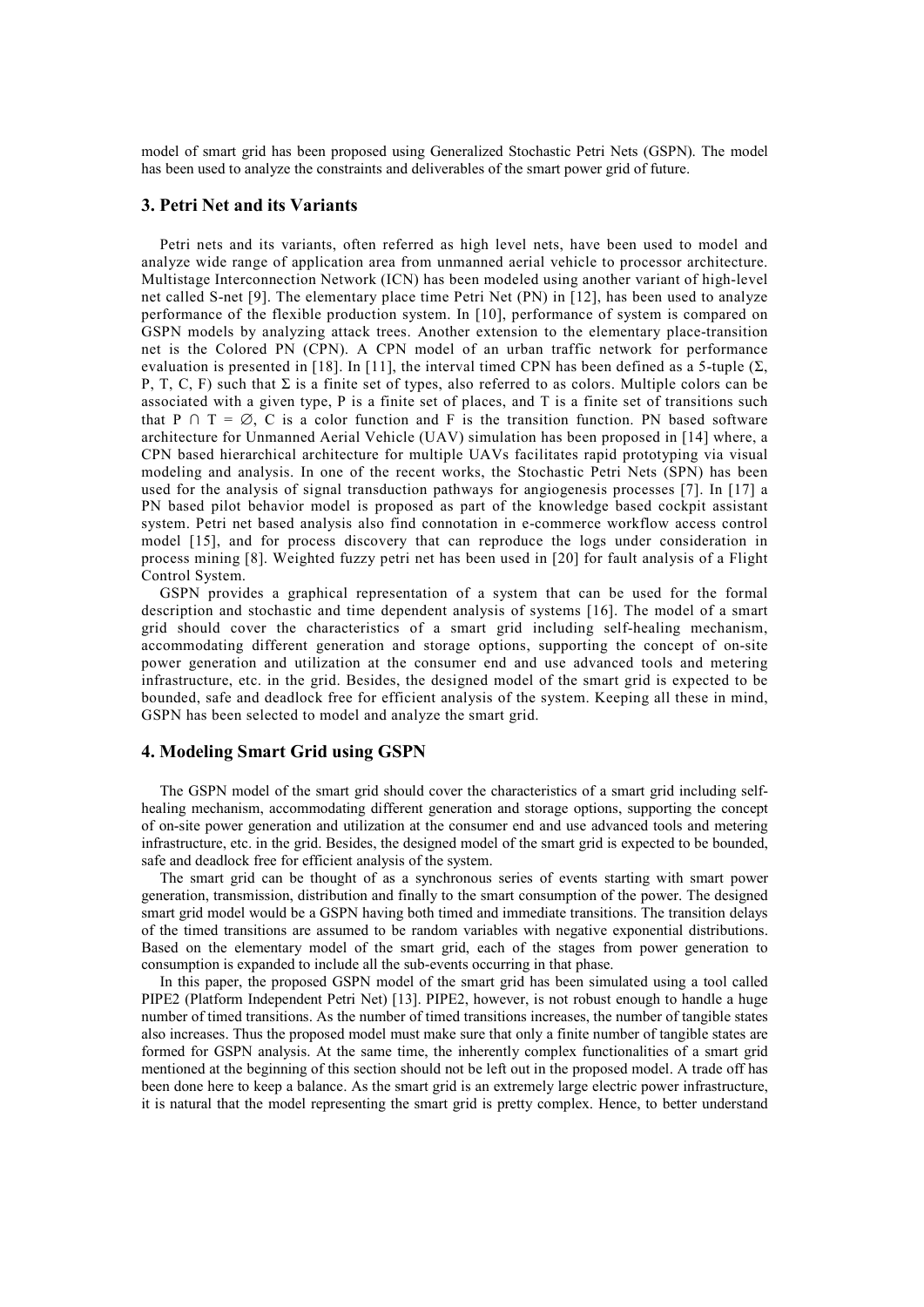the model, each phase of the smart grid will be taken up separately. Smart power generation is the first phase in smart grid or as a matter of fact, in any electric grid.

In figure 1,  $T_0$ ,  $T_1$ ,  $T_2$ ,  $T_3$  and  $T_4$  represent the harnessing of renewable energy from various sources which are infinite. Thus, these five transitions are represented as hanging transitions without any preset. Moreover, these are timed transitions as they harness the energy only when the energy sources are very intense and not whenever the energy source is available. In any electric grid, energy is mainly harnessed from non-renewable energy sources like coal, oil and natural gas. These have been represented by  $P_6$ ,  $P_7$  and  $P_8$  respectively with a finite number of tokens. The processing of these nonrenewable sources of energy, represented by transitions  $T_5$ ,  $T_6$  and  $T_7$  are timed transitions. These are enabled with the availability of coal, oil and natural gas respectively and are fired only when the amount of energy is above a certain minimum.

The generation of solar, wind, biomass, geothermal and hydropower energy has been shown by  $T_{8}$ ,  $T_9$ ,  $T_{10}$ ,  $T_{11}$  and  $T_{12}$  respectively and  $T_{13}$  represents the generation of usable energy from them.  $T_8$  to  $T_{13}$ are all timed transitions. They are all enabled with the availability of energy but are fired only when the amount of energy in the storage ( $P_{11}$ ) falls below a certain minimum. T<sub>8</sub> to T<sub>13</sub> thus have stochastic timings associated with them. The generated energy from all the sources is stored in the centralized energy storage  $(P_{11})$ . However, as storage can be expensive, energy is generated as per requirement.



**Figure 1**: GSPN model of smart power generation

The energy at the storage needs to be converted to electricity. This is done by the centralized electricity generator (P<sub>13</sub>). The generation of electricity, shown by T<sub>16</sub> is again a timed transition. T<sub>16</sub> is enabled whenever energy is present in the storage but the generation of electricity is based on the demand in the grid. This allows the demand response management as expected from a smart grid.

Smart grid also supports the concept of distributed generation besides renewable energy sources. Distributed generation too has been incorporated in the designed model. Roof-top solar panels  $(P_{10})$ and on-site wind turbines (P<sub>9</sub>) harness the solar and wind energy (T<sub>0</sub> and T<sub>1</sub>) under the same criteria as for the centralized system. Other sources of energy cannot be harnessed on-site as they require huge setup. The energy harnessed onsite is used to generate usable energy  $(T_{14}$  and  $T_{15})$ . Again, these onsite energy generating events are timed as they are fired only when the amount of energy in the distributed energy storage ( $P_{12}$ ) goes below a certain minimum. The stored energy in  $P_{12}$  is used to generate on-site electricity using the distributed power generator  $(P_{14})$ . The electricity generated onsite has to be used as soon as it is generated. This marks the end of the generation phase.

The next phase in line is the smart transmission of the generated power. This phase has been elaborated in figure 2. The generated electricity at the centralized power generator  $(P_{13})$  is put to the transmission network. The transmission network consists of multiple transmission lines of superconducting wires to minimize the loss of electricity during transmission and also to increase the transmission capacity. To keep the model simple, only three transmission lines have been shown. Timed transitions  $T_{18}$ ,  $T_{19}$  and  $T_{20}$  put the generated electricity on to transmission lines 1 (P<sub>15</sub>), 2 (P<sub>16</sub>) and 3 ( $P_{17}$ ) respectively. The generated electricity is transmitted through the line having the maximum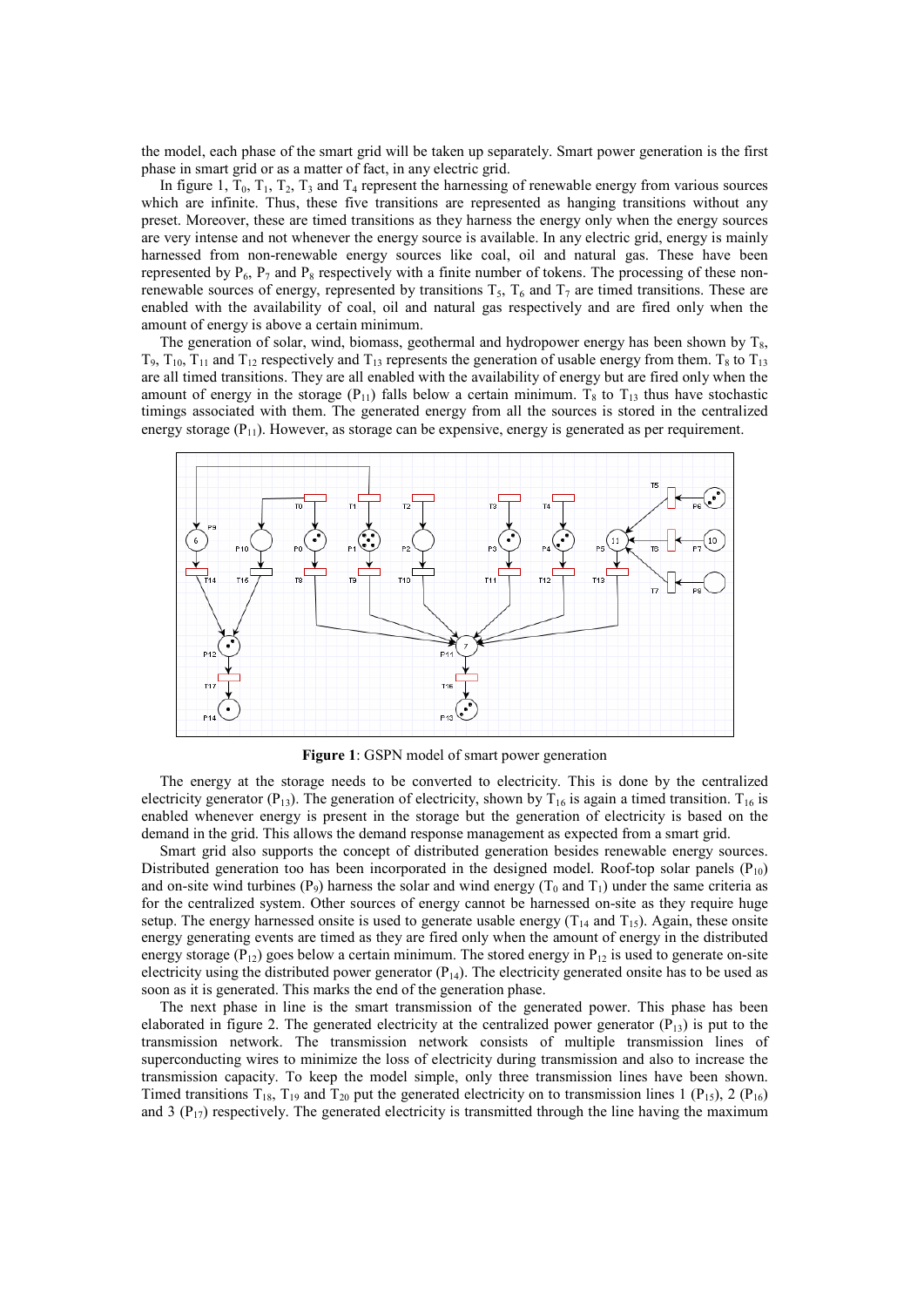requirement. The electricity in the line is transmitted to its utility. At the utility level, advanced sensors are randomly dropped on the transmission line.



**Figure 2**: GSPN model of smart power transmission

The sensors for the transmission lines 1, 2 and 3 are  $P_{19}$ ,  $P_{20}$  and  $P_{21}$  respectively. These sensors monitor and report to the visualization tools about real time line conditions. In case the sensors detect any fault, the unit under consideration is removed from the line  $(T_{28}, T_{29}$  or  $T_{30})$ . This removed unit of electricity is gathered at a place  $(P_{22}, P_{23}$  or  $P_{24}$ ) in order to block the defective line temporarily. Inhibitor arcs from  $P_{22}$ ,  $P_{23}$  and  $P_{24}$  to  $T_{18}$ ,  $T_{19}$  and  $T_{20}$  have been used for the purpose.  $T_{18}$ ,  $T_{19}$  and  $T_{20}$ can fire only if there is no token at places  $P_{22}$ ,  $P_{23}$  and  $P_{24}$ . Thus, if the sensors detect overload or fault in its line, then that line cannot be used for transmitting electricity till the fault is repaired or the load is balanced. The line is cleared by the firing of transition  $T_{48}$ ,  $T_{49}$  or  $T_{50}$ . Had the unit of electricity been faulty and put to place  $P_{22}$ ,  $P_{23}$  or  $P_{24}$  after having being removed from the grid, then  $T_{48}$ ,  $T_{49}$  or  $T_{50}$  is fired immediately so that the transmission line is not blocked.  $T_{48}$ ,  $T_{49}$  and  $T_{50}$  are timed transitions as due to faulty line conditions, it is possible that these transitions are enabled but are not fired till the lines are cleared. The sensors report real time line conditions to the visualization tools or remove the transmitting unit of electricity from the grid on the face of any fault. As the sensors are always active, these are immediate transitions. The visualization tools and technologies provide wide area grid awareness and rapid information on black out and power quality of the transmission line. These tools are always active and hence  $T_{31}$ ,  $T_{32}$  and  $T_{33}$  are immediate transitions.



**Figure 3:** Model for smart power distribution **Figure 4**: Model for smart power consumption

The distribution of electricity has been shown in the figure 3. Each transmission line breaks up into multiple distribution lines before the electricity reaches the end users. Again, to keep the model simple, only one of the multiple transmission lines (line 2), has been broken into only three distribution lines. From the utility  $(P_{29})$ , the transmission line 2 is shown to break up into three distribution lines. The event of distributing the electricity to the three distribution lines have been shown by the three timed transitions  $T_{37}$ ,  $T_{38}$  and  $T_{39}$ . These transitions are enabled as soon as at least one unit of electricity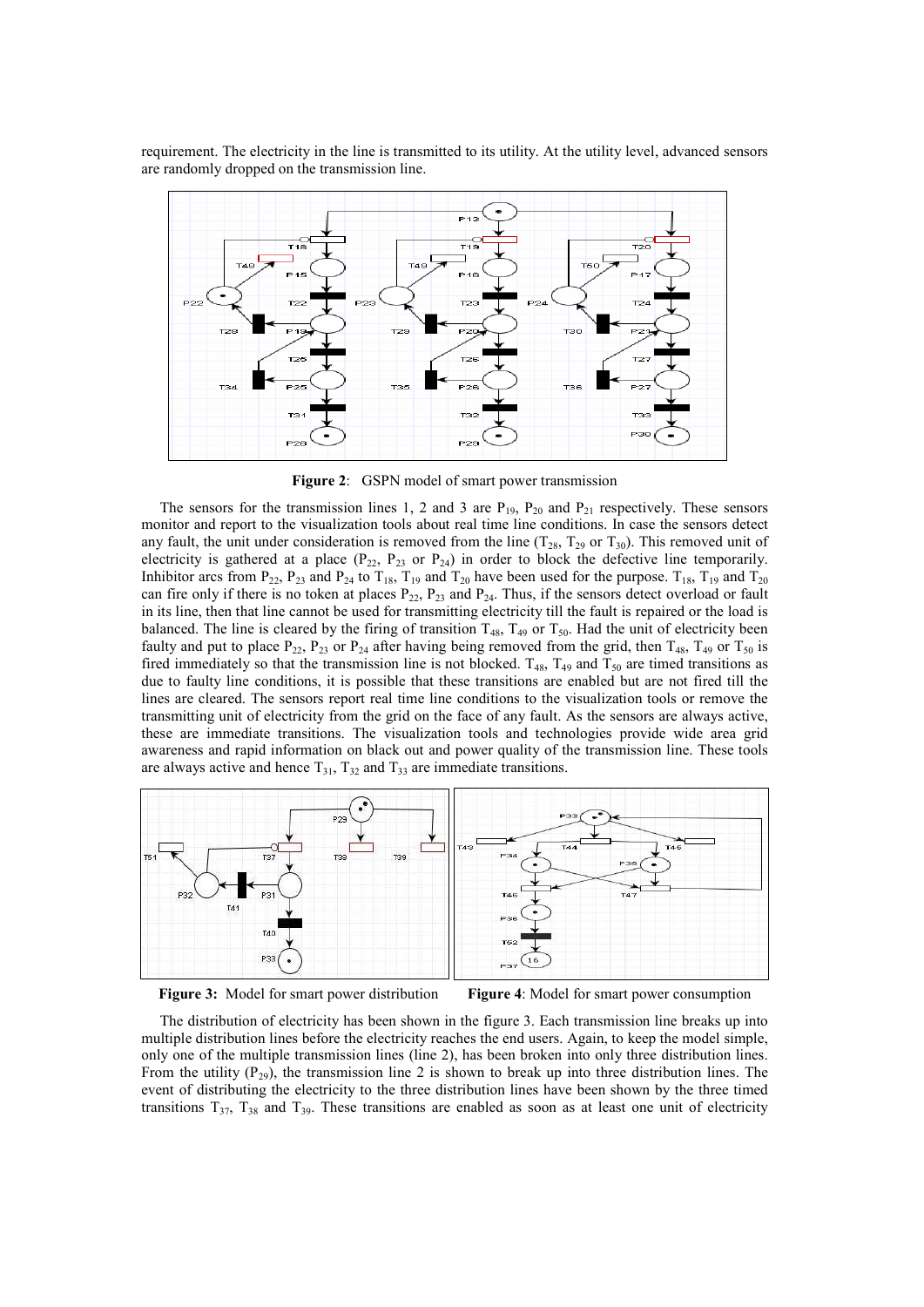reaches the utility. However, which of the enabled transition would fire and at what time depends on several factors including the requirements of the customers. Once the distribution line is chosen and before the electricity reaches the substation, it has to go through the Phasor Measurement Unit  $(P_{31})$ . The PMU measures the power quality  $(T_{40})$  in order to control congestion. The electricity then reaches the substation  $(P_{33})$ . The next phase of smart power consumption, has been shown in Fig 4. A smart grid customer is represented by a set of smart appliances  $(P_{34})$  and/or plug-in electric vehicles  $(P_{35})$ . The pattern of usage of electricity is monitored  $(T_{52})$  using an Advanced Metering Infrastructure (P<sub>36</sub>).  $T_{52}$  is an immediate transition.



**Figure 5**: Screen-shot of the GSPN Model for a complete smart grid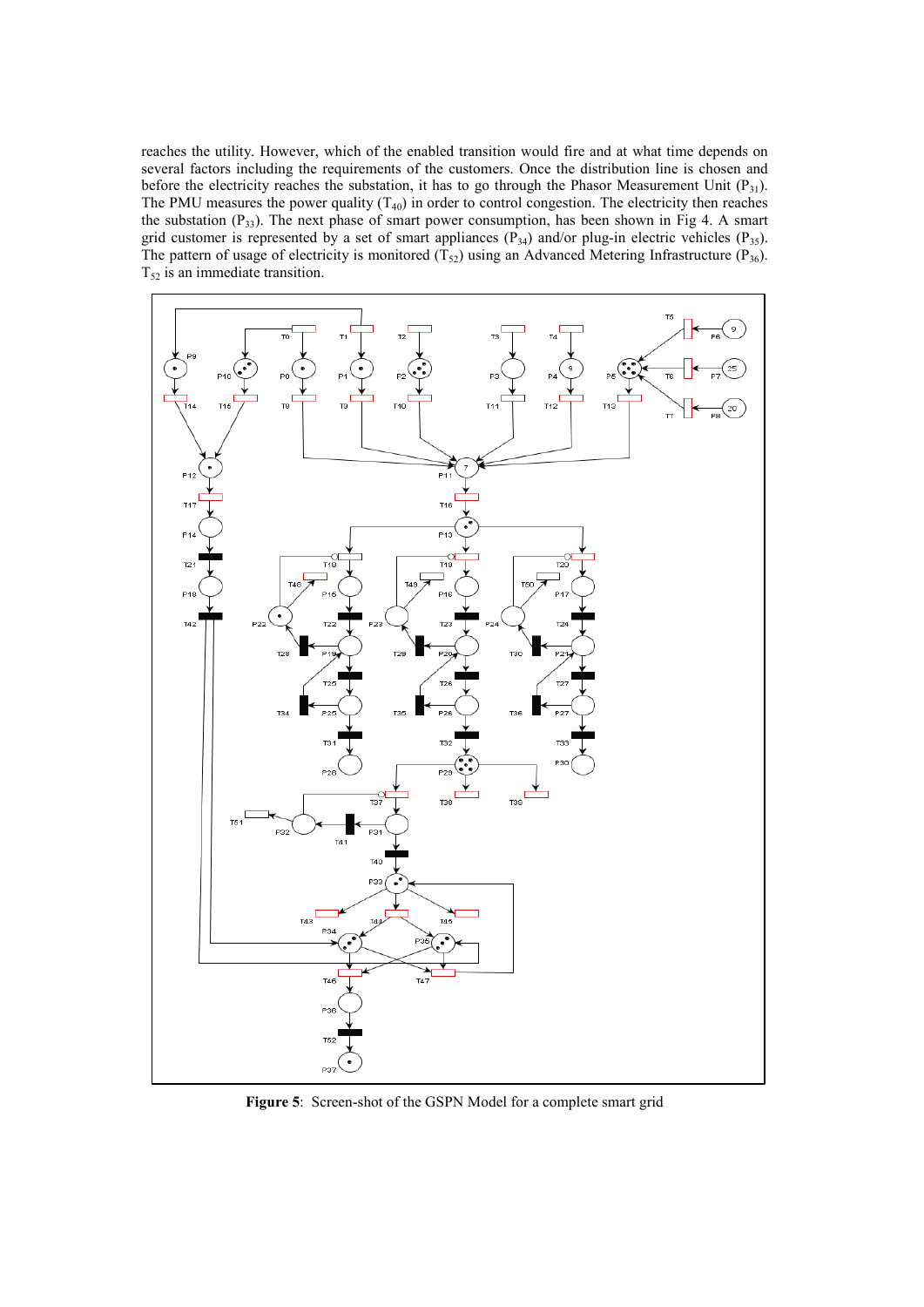The AMI not only records the amount of electricity used but also the time of use of the electricity so that this information can be used to charge a premium to those customers using electricity during peak hours. The bill of the customer  $(P_{37})$  is thus prepared using this information. The more the number of tokens  $(P_{37})$ , higher is the number of chargeable units used by the customer. The electricity that has been generated at the customer's site using the distributed power generator ( $P_{14}$ ), is put to the grid ( $T_{21}$ ) as soon as it is generated, thus  $T_{21}$  is an immediate transition. The electricity is then passed through the distributed energy resources (DER) based micro-grid ( $P_{18}$ ) that reduces the load ( $T_{42}$ ) before transferring it to the smart consumer appliances, etc.

The screen shot of the GSPN model for the entire smart grid simulated in PIPE2 is shown in figure 5. It is found that all the features and technologies of the smart grid have been successfully incorporated in the model. One important point worth mentioning here is that, the explanations provided for the selection of a timed transition for firing from the set of multiple enabled transitions, are absolutely logical. In collaboration with some electric company, each timed transition may be provided with a fixed rate. The rates would then be used to generate the probability of firing of each timed transition.

## **5. Simulation of the designed GSPN model of Smart Grid in PIPE2**

The designed GSPN model of the smart grid has been simulated in PIPE2 using different numbers of initial random firings. The distribution of tokens has been recorded for 100, 300, 500, 700 and 1000 random firings. Again for each of these numbers, the model has been simulated five times to note the variation of the token distribution with the same number of initial random firings. The averages of the five sets (i.e., the average of Series 1, 2, 3, 4 and 5) for each of the five values of initial random firings (i.e., for 100, 300, 500, 700, 1000) have been used for the final analysis. The broken simulations of the model, with different number of initial random firings result in different distribution of tokens in the model. The simulation results have been presented graphically to aid the analysis. The token distribution has been studied to verify the similarity of the model to the actual smart grid. The averages for the five sets of simulation are shown in Fig 6 to compare the effect on token distribution.



**Figure 6**: Token distribution for 100, 300, 500, 700 and 1000 initial random firings

The graph clearly shows that each line reaches the peak at  $P_{11}$  as this place represents the centralized energy storage. This peak is significantly higher than all other peaks in the graph as  $P_{11}$  stores the energy harnessed and processed from the different renewable and non-renewable sources. The distributed energy storage ( $P_{12}$ ) also shows a high for each of the five lines, though the high is much less than the centralized energy storage, since, under normal conditions, the energy harnessed onsite is much less compared to that harnessed for the centralized power generator. Energy is stored at both the centralized and the distributed energy storage till there is demand from the customer end for electricity. One unit of energy is taken at a time from these storages and electricity is generated at the centralized  $(P_{13})$  or the distributed power generator  $(P_{14})$ .

The maximum token density for all the five lines in the above graph is observed at places  $P_0$  to  $P_{12}$ that forms the generation phase. The varying token densities at the PV panels  $(P_0 \text{ and } P_{10})$ , wind turbines  $(P_1 \text{ and } P_2)$ , biomass burner  $(P_2)$ , geo-thermal well  $(P_3)$  and hydropower plant  $(P_4)$  are absolutely random and depend on the intensity of the various non-perishable sources of energy. Moreover, the tokens from these places are consumed to generate energy only when the units of energy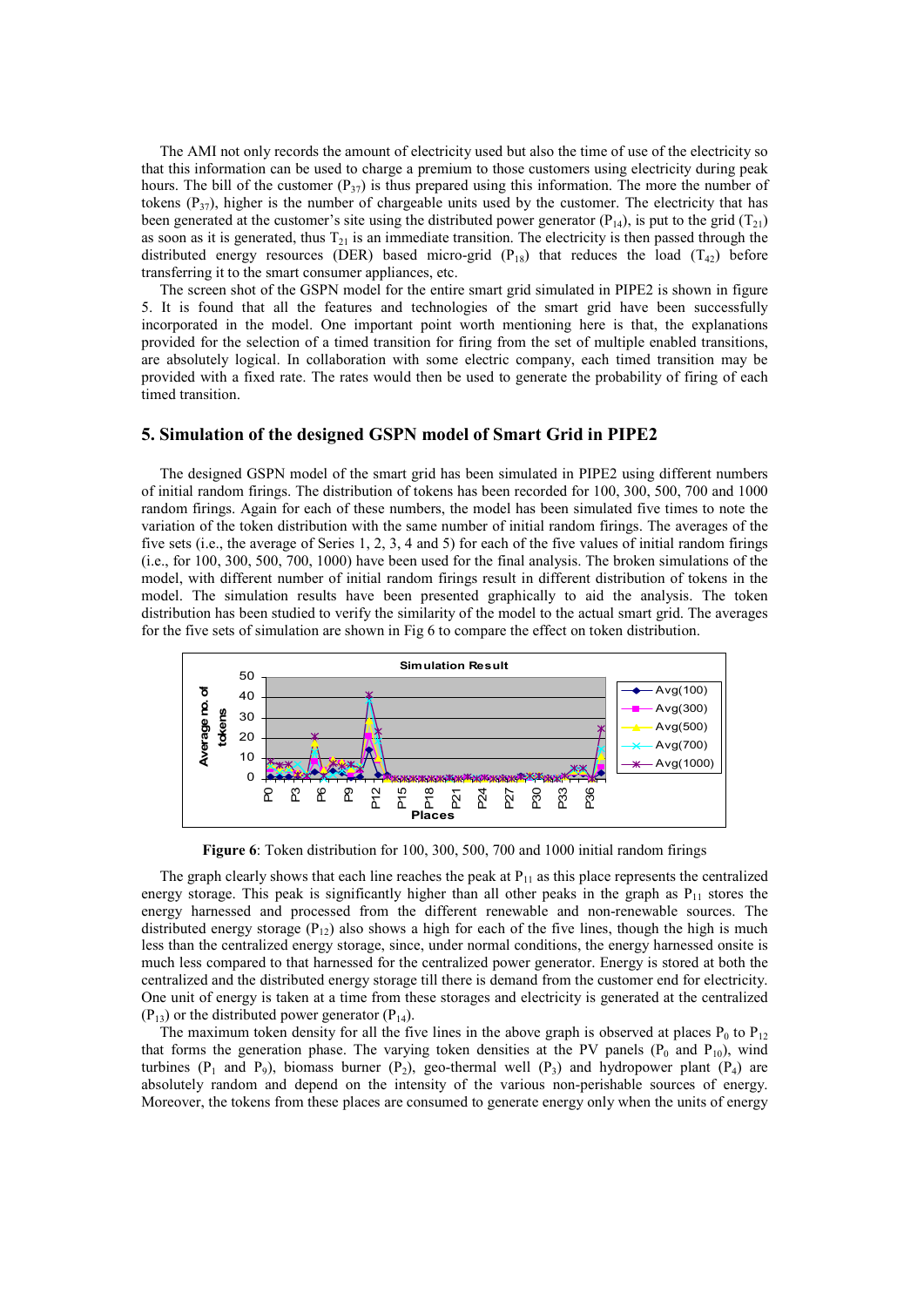stored at the centralized and distributed energy storage fall below a certain minimum. This is because, though energy can be stored in the smart grid, this could be expensive. All five lines are significantly high at  $P_5$ , the storage for processed coal, oil and natural gases. Relatively lower values are found at  $P_6$ ,  $P_7$  and  $P_8$  that represent the storages for raw coal, oil and natural gases. This again proves that though the smart grid supports renewable energy sources, the bulk of energy is harnessed from the traditional perishable sources. The token density at the transmission and distribution lines appears to be almost zero. This is because, once the electricity is generated, there is no scope of storing the electricity.

The token density rises at  $P_{34}$  and  $P_{35}$  which represent the units of electricity being used by the customers. In case the received electricity is higher than that demanded by the customer, the surplus electricity is sold back to the substation  $(P_{33})$ . Hence, multiple units of electricity can get accumulated at the substation at a particular instance. Thus, a very small peak is seen at  $P_{33}$  (substation), if observed carefully. While the electricity is being used by the customer, the advanced metering infrastructure  $(P_{36})$  records the usage pattern to prepare the electricity bill of the customer. The high token density at  $P_{37}$  (bill) represents the number of chargeable units of electricity used by that customer.

In general, it is clear from figure 6 that higher the number of initial random firings, higher is the peaks reached. The graphs clearly show that the line representing 1000 initial random firings has the highest token density in all the four phases as compared to the other series. In order to offer better clarity of the explanation, the graph in Fig 7 has been broken into four sub-graphs according to the four phases of the smart grid. Figs 8 to Fig 11 show the graphs specific to each of the phases.



**Figure 7**: Average token distribution in the generation phase different initial random firings

In Fig 7, there are two distinct peaks. The highest and the second highest peaks for all the five different initial firings are of course at the centralized energy storage  $(P_{11})$  and the storage for processed coal, oil and natural gases ( $P_5$ ). Places  $P_6$  (raw coal),  $P_7$  (raw oil) and  $P_8$  (raw natural gases) have higher token density then places  $P_0$  to  $P_4$ , indicating that quantity of perishable energy harnessed is much more than the quantity of renewable energy harnessed.



**Figure 8**: Average token distribution in transmission phase for different initial random firings

The distributed energy storage  $(P_{12})$  also has a high density, though lesser than that at the centralized energy storage. The densities of tokens at  $P_{15}$  to  $P_{27}$  are 1 or close to 1. High peaks are observed at  $P_{28}$ ,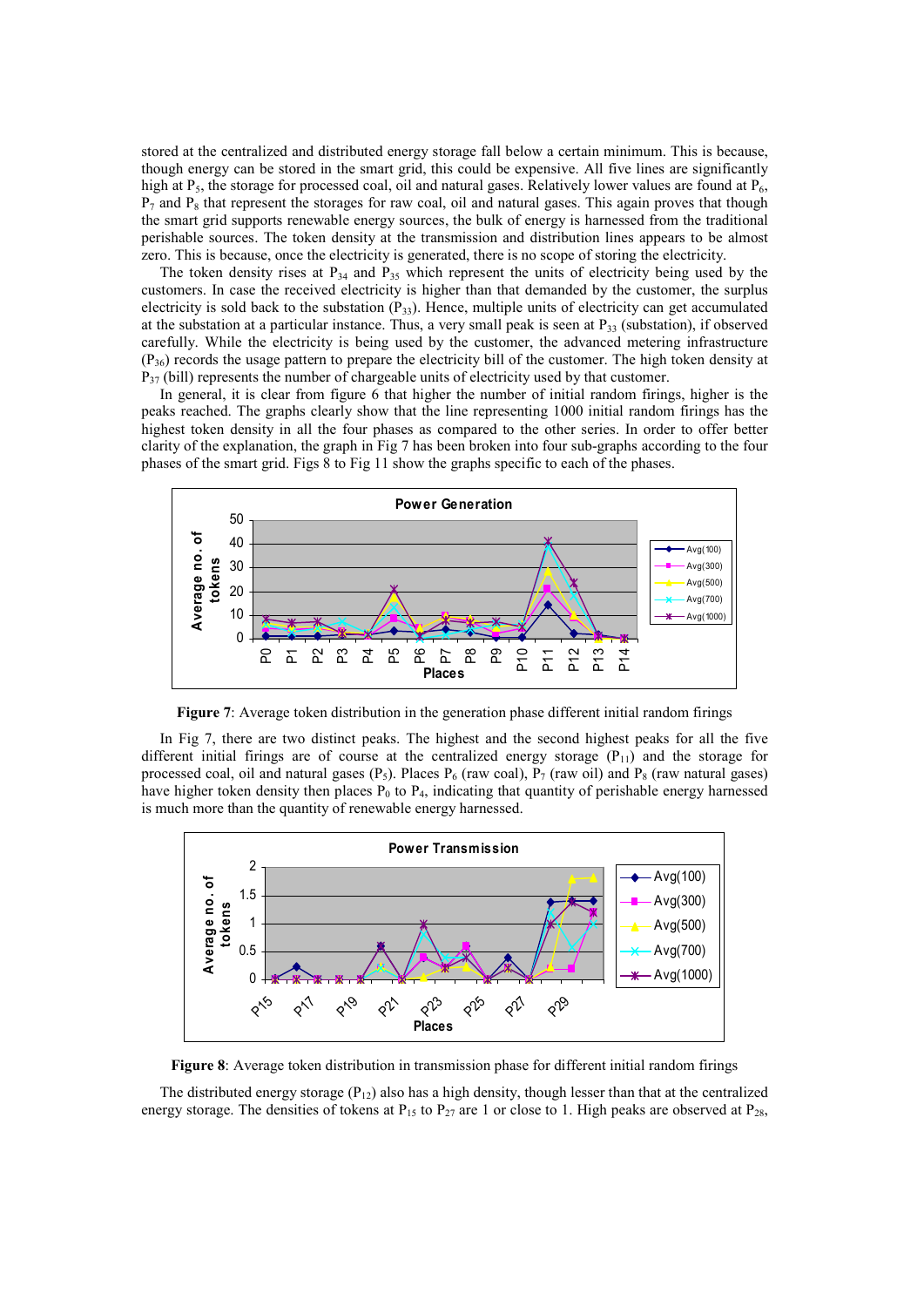$P_{29}$  and  $P_{30}$  (utilities). However, a careful study of Fig 7 and Fig 8 shows that while the highest peak in Fig 7 is more than 40, the highest peak in Fig 8 is less than 2. The reason for such low token density of all the places in the transmission phase is that, the generated electricity cannot be stored.



**Figure 9**: Average token distribution in distribution phase for different initial random firings

In fig 9, the token densities at  $P_{31}$  and  $P_{32}$  are consistently below 0.6. However, the token density at place  $P_{33}$  (substation) rises a little, though nowhere close to the high obtained at the centralized energy storage in Fig 7. At a given instance, the substation can have more than one unit of electricity as it not only gets electricity from the distribution lines but also buys electricity from the customers.

The behavior of the graph in the consumption phase, as shown in Fig 10, is pretty obvious. The token densities at  $P_{34}$  and  $P_{35}$  represent the units of electricity that the customer had been using at the instance the simulation had been done. As the AMI  $(P_{36})$  records the usage pattern of one unit of electricity at a time, this place has low token density. The average token densities of this place, for the five different values of initial random firings, are between 0 and 1. The high at the electric bill ( $P_{37}$ ) represents the chargeable units of electricity used by the customer throughout the month.



**Figure 10**: Average token distribution in consumption phase for different initial random firings

The study of the graphs shows that, while the generation phase has the maximum token density, the consumption phase shows the second highest token density. This is because the tokens represent units of energy or electricity, as applicable. Now, once electricity is generated, it cannot be stored. Thus each place from the centralized power generator to the substation cannot have more than one token at a time. The junctions between the various phases, i.e., the place marking the end of one phase and the beginning of another phase, can have more than one token at any particular instance. Few tokens can get accumulated at these places due to the unequal rates of electricity generation, transmission, distribution and consumption. Large token density at the final place of the consumption phase, the electricity bill  $(P_{37})$  indicates total chargeable units used by customer throughout the month.

The model clearly shows that transmission and distribution cannot begin till electricity has been generated. Again, electricity cannot be generated unless some renewable or nonrenewable source of energy is available. However, if the transmission or distribution network fails for some reason, then, the consumers are able to generate sufficient electricity onsite using Smart grid technologies like DG and DER. Another point worth noting is that the AMI helps the consumers to better use the received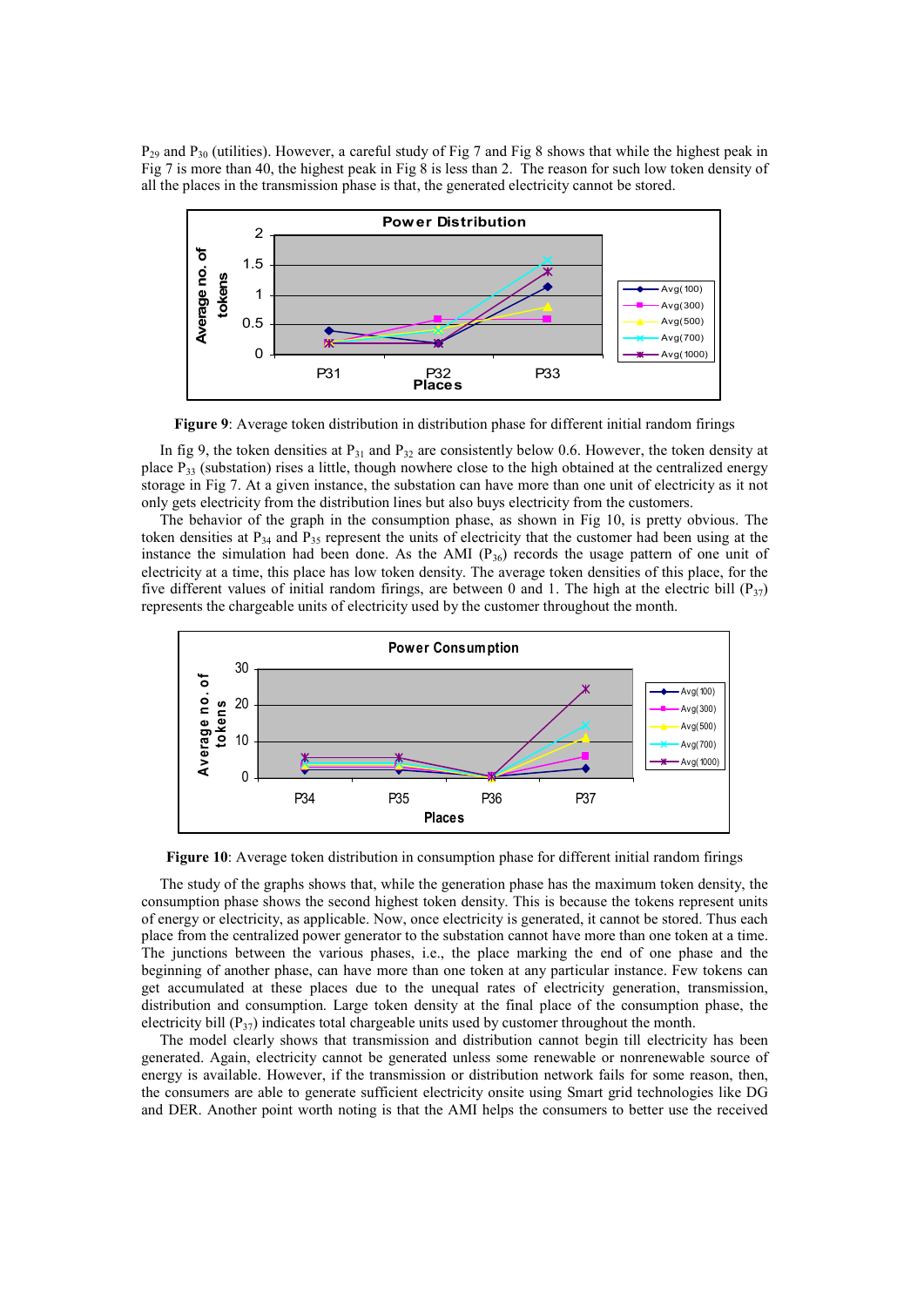electricity to reduce their electricity bills. Had the AMI not been there in the system, the smart grid would have successfully delivered the generated power to the consumers but it would have behaved more or less like our current grid. The addition of the advanced sensors and the visualization tools at the utility level allows the smart grid to monitor the transmission to provide rapid information about power outages and power quality. Phasor measurement unit provides a dynamic view of the system.

# **6. Future Scope and Conclusion**

Though the smart grid will be the electric power grid of our future, no attempt has yet been made to model the smart grid. The GSPN model of the smart grid, designed in this paper, has laid the foundation for the functional and performance analysis of the smart grid. The simulation of the model has allowed the analysis of how close the behavior of the model is to the behavior of the actual smart grid. The average distribution of tokens has been studied and compared for different number of initial random firings. Since, the designed model has proved to support all the features of the smart grid and incorporate all the technologies used in the smart grid; the model can be used by the smart grid engineers and designers for what-if analysis and all kinds of experiments. The model could have been broken according to its four phases and the stochastic analysis of the phases could have been performed separately. However, for proper GSPN analysis, valid rates need to be assigned to the timed transitions and accurate weights to immediate transitions. This could have been done only if collaboration with some electric company had been possible. In future, the stochastic analysis of the designed model may be done by working in collaboration with some electricity company like Calcutta Electric Supply Corporation (CESC).

## **7. References**

[1] A. Hahn, M. Govindarasu; Smart Grid Cyber Security Exposure Analysis and Evaluation Framework; Power and Energy Society General Meeting, IEEE; ISSN: 978-1-4244-6551-4/10; 2010.

[2] P. P. Parikh, M. G. Kanabar, T. S. Sidhu; Opportunities and Challenges of Wireless Communication Technologies for Smart Grid Applications; IEEE Power and Energy Society General Meeting; ISSN: 978-1-4244-6551-4/10; 2010.

[3] E. Simmon, A. Griesser; Use Case Based Testing to Improve Smart Grid Development; New World Situation: New Directions in Concurrent Engineering, DOI: 10.1007/978-0-85729-024-3\_57; 2010.

[4] L. Zhang; Study of Applications Based on Measurement Technology in the Future Smart Grid; Communications in Computer and Information Science; 1; Vol. 93; Advanced Intelligent Computing Theories and Applications; Part 24; pp. 493-498; 2010.

[5] G. Deconinck; Metering, Intelligent enough for Smart Grids?; Topics in Safety, Risk, Reliability and Quality, 1, Volume 15, Securing Electricity Supply in the Cyber Age, Pages 143-157; 2010.

[6] Z. Jiang; Computational Intelligence Techniques for a Smart Electric Grid of the Future; Lecture Notes in Computer Science, Vol. 5551, Advances in Neural Networks – ISNN; pp 1191 – 1201; 2009.

[7] L. Napione et. al.; On the Use of Stochastic Petri Nets in the Analysis of Signal Transduction Pathways for Angiogenesis Process; Int'l conf. on Computational Methods; pp. 281-295; 2009.

[8] N. Busi, G. M. Pinna, Process discovery and Petri nets; Journal of Mathematics Structure in Computer Science, Cambridge Univ. Press, vol. 19, pp. 1091–1124; 2009.

[9] N. Chaki, S. Bhattacharya, Performance analysis of multistage interconnection networks with a new high level net model, Journal of System Architecture; Elsevier North-Holland, Inc., vol. 52(1), pp. 56– 70, ISSN: 1383-7621, 2006.

[10] G. C. Dalton II, J. M. Colombi; Analyzing Attack Trees using Generalized Stochastic Petri Nets, Proc. of IEEE workshop on Information Assurance, pp.116–123, ISBN: 14244-01305, 2006.

[11] O. M. Dahl, S. D. Wolthusen; Modeling and Execution of Complex Attack Scenarios using Interval Timed Colored Petri Nets; 4th IEEE Int'l workshop on Info. Assurance; pp. 157–168, 2006.

[12] A. W. Colombo, R. Carelli, B. Kuchen; A Temporized Petri Net Approach for Design, Modeling and Analysis of Flexible Production Systems, International Journal of Advanced Manufacturing Technology, Springer, vol. 13(3); pp. 214–226, ISSN: 0268-3768, 2005.

[13] Nadeem Akharware: PIPE2: Platform Independent Petri Net Editor, University of London, 2005